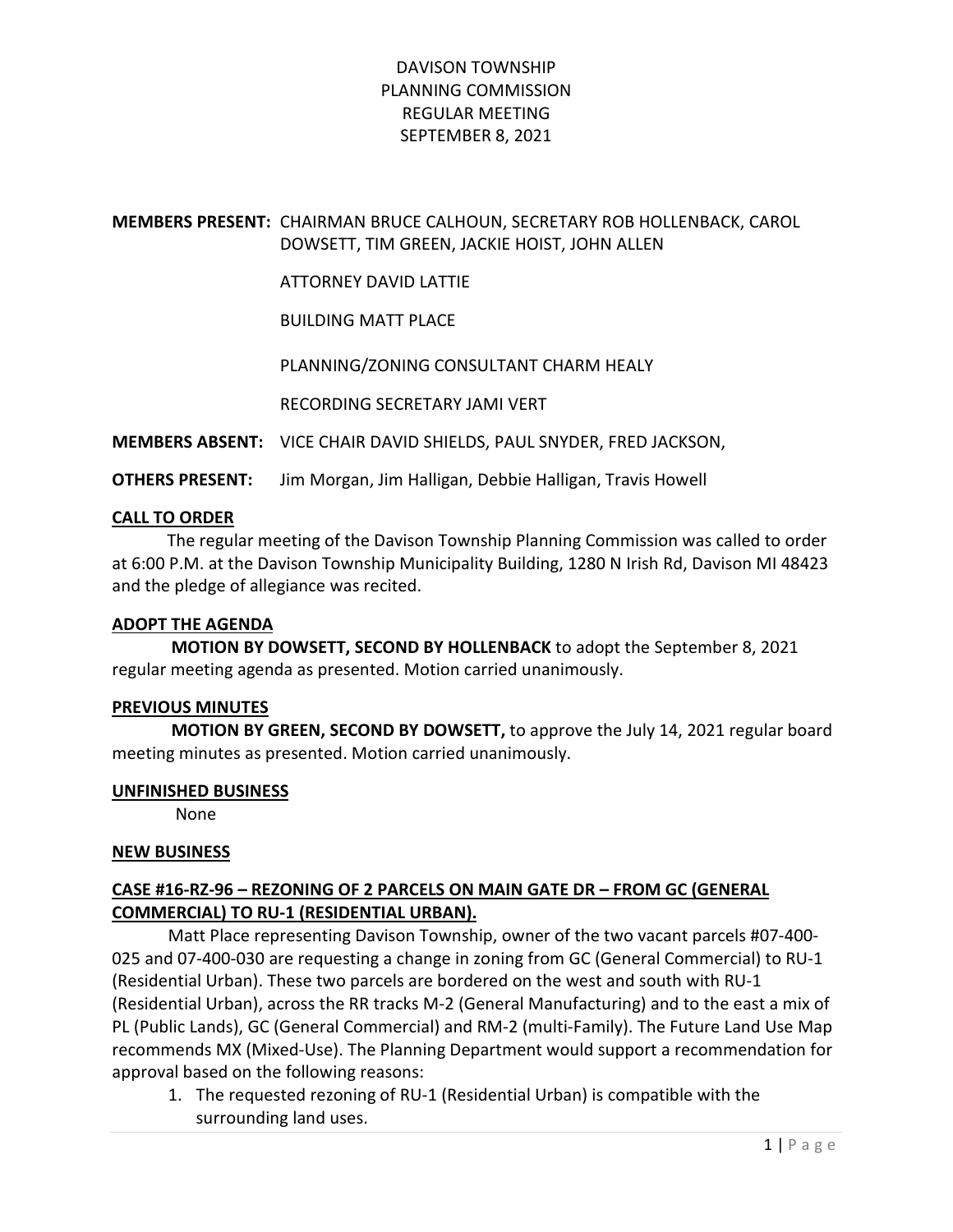# DAVISON TOWNSHIP PLANNING COMMISSION REGULAR MEETING SEPTEMBER 8, 2021

2. The rezoning meets the spirit and intent of the Future Master Plan.

Please make your motion in the form of a recommendation to the Davison Township Board. These two parcels were previously zoned RU-1 before GC.

Calhoun – when did the property get rezoned to GC

Place – 3 years ago; it was a site plan for storage units to go back there; water issues with DEQ wet lands and became unusable; township put the property back up for sale; rezoning back to RU-1

Dowestt – is it being rezoned because there is already potential to be developed that way

Place – yes Dowesett – no more information available at this time Place – we have a site plan coming which is the first part

MOTION BY HOLLENBACK, SECOND BY HOIST to approve recommendation for approval of CASE #16-RZ-96 – Rezoning of 2 parcels on Main Gate Dr – from GC (General Commercial) to RU-1 (Residential Urban). Motion carried unanimously.

# CASE #16-SP-2021-6 AND 16-SCU-2021-5 – HALLLIGAN ELECTRIC – 7054 E. COURT ST – PROPOSED NEW BUSINESS WITH REQUEST FOR SPECIAL CONDITION USE PERMIT FOR OUTSIDE STORAGE

 Jim Morgan – contractor for Halligan Electric; purposed changed from Genova Products to Halligan Electric; 16,000 sq ft; building interior and site will be remodeled and updated for offices 3700 sq ft and warehouse use; exterior create a landscape buffer; clean up parking lot, reseal, restripe; add dumpster enclosure; extend fenced in area on east side towards the back (south); add a five (5) foot walk out front along the road, property line, but delay that until there is something to connect it too on either side

 Place – business name Halligan Electric; parcel ID 25-05-18-100-026; 4.82 acres; currently zoned GC; current Land Use GC; Future Land Use GC; building on site; Halliagan has outgrown his current location; purchased the 16,000 sq ft building; interior will be remodeled for offices and warehouse use; increase the exterior storage are with a paved and fenced 40 by 100-foot addition on the east side of the building; items being stored will be work trailers and large equipment such as generators; Building /Planning Department would support a recommendation of approval of this Special Use Permit based on the following reasons and conditions:

- 1. This type of use meets the requirements for a Special Condition Use per Section 1302.11 of the Davison Township Zoning Ordinance
- 2. This Special Condition Use request is compatible in this General Commercial Zoning **District**

Calhoun – abstain from making a motion since my firm worked on this project

MOTION BY GREEN, SECOND BY DOWSETT to approve Case #16-SP-2021-6 – Halligan Electric – 7054 E. Court St. Motion carried unanimously.